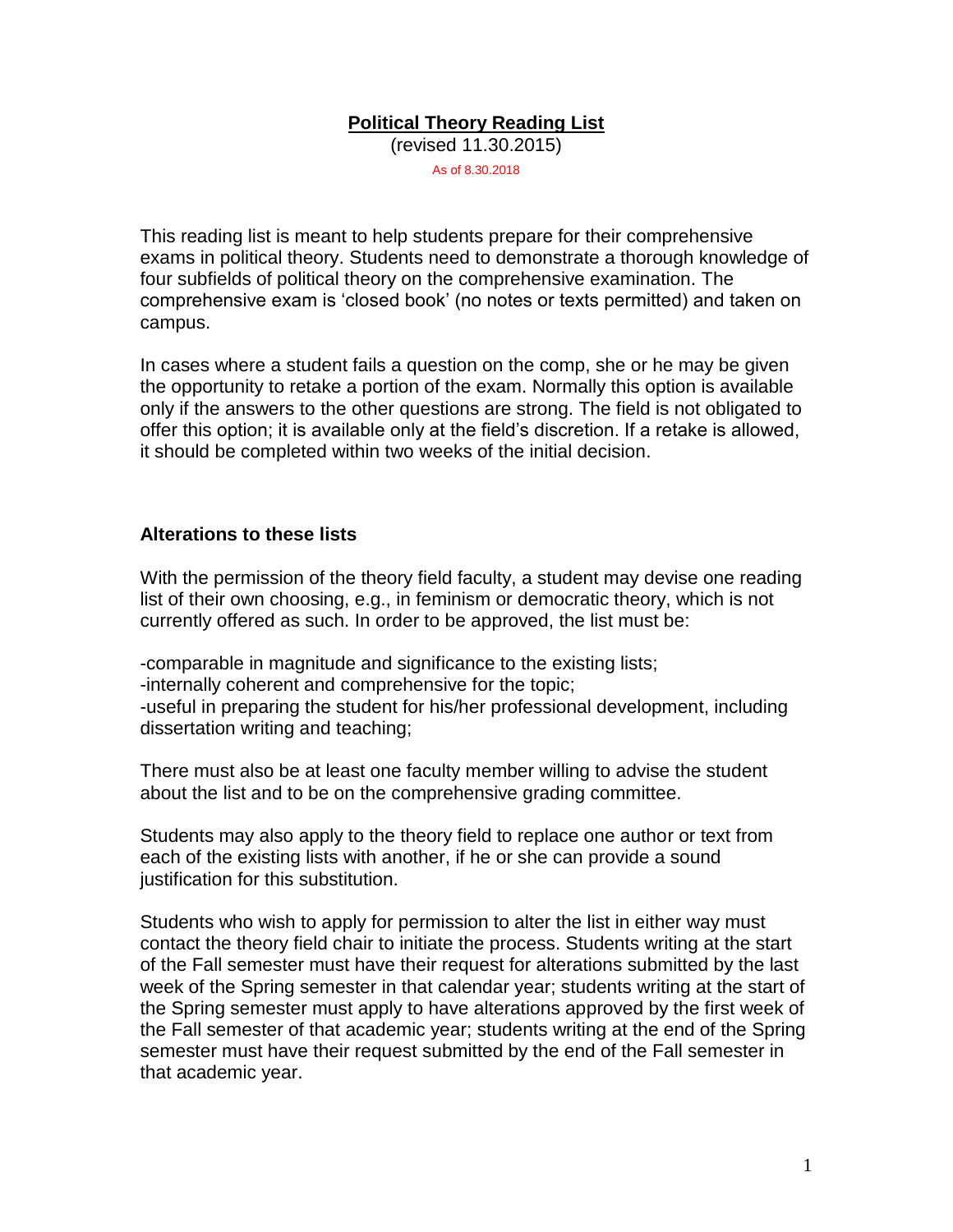## **Ancient**

Plato: Apology; Crito; Republic; Gorgias

Aristophanes: The Clouds

Aristotle: Nicomachean Ethics; Politics

Cicero: Republic; Laws I, II (1-23); On Duties

Thucydides: The History of the Peloponnesian Wars. Book I entire; Book II, sections 1- 70; Book III, sections 1-85; Book IV, sections 1-41, 58-135; Book V, sections 1-28, 43- 47, 84-116; Books VI and VII entire; Book VIII, sections 45-99.

#### **Medieval**

Augustine: City of God, Books 1, 2, 4-8, 11, 14, 19, 22 (ch. 1-7).

Aquinas: Summa Theologica, I-II, 49-52, 55-64, 90-108; II-II 47-80, 120.

Medieval Political Philosophy, ed. Joshua Parens and Joseph Macfarland: "Political Philosophy in Islam," pp. 11-143; "Political Philosophy in Judaism," pp. 147-230; Thomas Aquinas, Commentary on the Nicomachean Ethics, pp. 268- 86, and Commentary on the Politics of Aristotle, pp. 287-313; Marsilius of Padua, The Defender of the Peace, pp. 376-409.

William of Ockham: 'A Letter to the Friars Minor' and Other Writings (Cambridge Texts in the History of Political Thought), "Letter to Friars Minor", pp. 3-15; Work of 90 Days, pp. 19- 115; Dialogue, Pt. III, Tract 1, chs. 1-6, 9, 13, 17, 20, 24, 27 (pp. 121-142, 150-152, 158-164, 171-178, 185-190, 198-200); Dialogue, Pt. III, Tract 2, Bk. 3, ch. 6 (pp. 286-293).

# **Early Modern 1500-1800**

Niccolò Machiavelli: The Prince; Discourses on the First Ten Books of Livy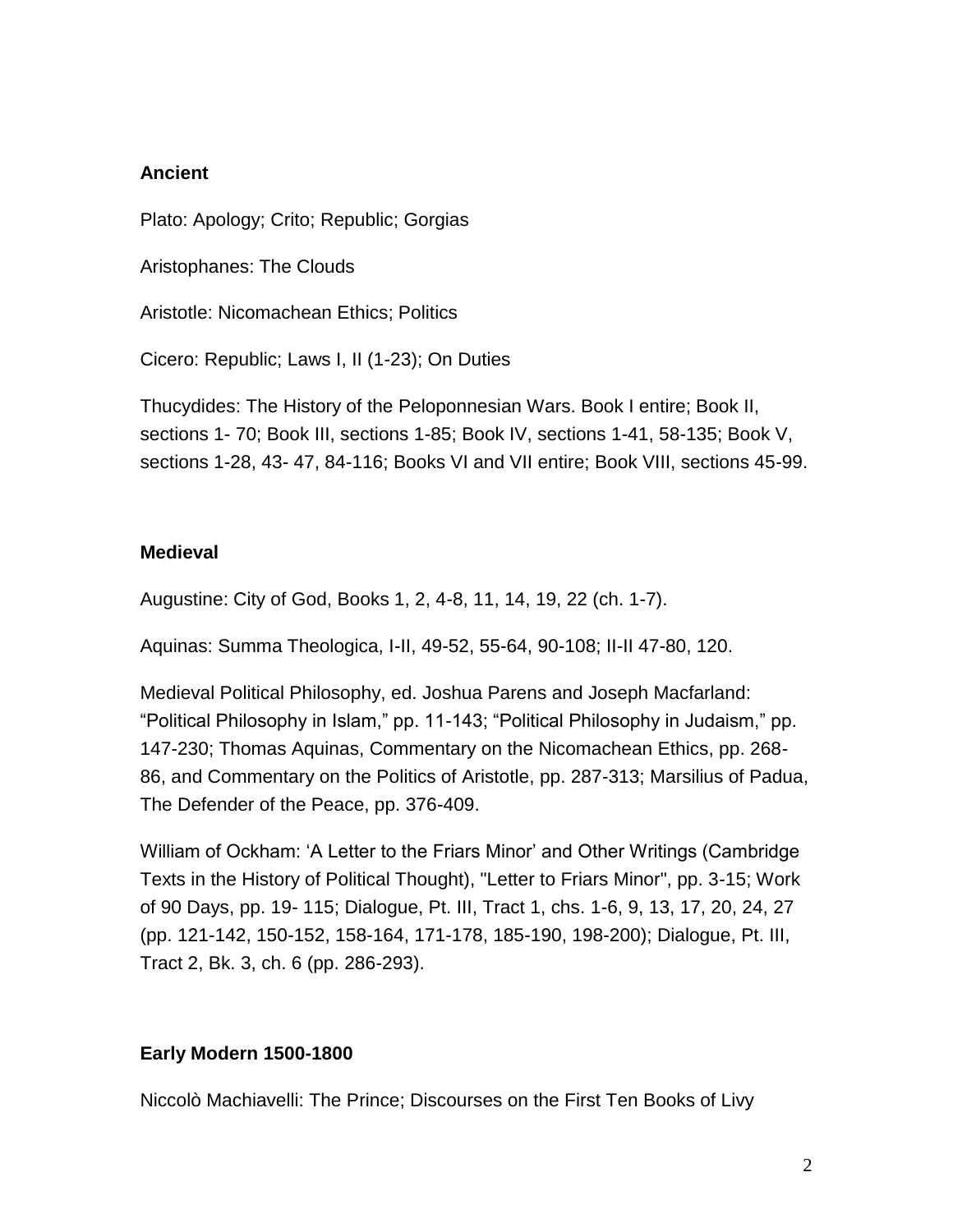Thomas Hobbes: Leviathan, Parts I-II

John Locke: Second Treatise of Government; A Letter Concerning Toleration

Montesquieu: The Spirit of the Laws (Cohler translation, Cambridge) Author's Preface, Foreword, Books 1-5, 9-12, 14-16, 19, 20-22, 24-25, 29

Jean-Jacques Rousseau: "Discourse on the Origin and the Foundations of Inequality among Mankind;" "Discourse on Political Economy"; The Social **Contract** 

Mary Wollstonecraft: A Vindication of the Rights of Woman (Dedication, Introduction, Chapters 1-3, 6-7, 9-12)

Immanuel Kant: Foundations of the Metaphysics of Morals; "Idea for a Universal History from a Cosmopolitan Perspective"; "An Answer to the Question: What is Enlightenment?"; "On the Common Saying: This May be True in Theory but It Does Not Hold in Practice"; "Toward Perpetual Peace: A Philosophical Sketch"; Metaphysics of Morals, Pt. I

# **Late Modern 1800-1950**

G.W.F. Hegel: Philosophy of Right, Part III; Nesbit, Philosophy of History: Introduction, plus Part II "The Greek World" (entire pp. 225-278); Part III "The Roman World" pp. 314-336; Part IV "The German World pp. 341-346; Part IV, section 3, "The Modern Time," pp. 412-457.

John Stuart Mill: On Liberty; The Subjection of Women, Utilitarianism

Karl Marx: The Communist Manifesto; "Alienated Labor" from the Economic and Philosophic Manuscripts of 1844; "On The Jewish Question"; German Ideology, Pt. I; Theses on Feuerbach; "Wage Labor and Capital"

Friedrich Nietzsche: Beyond Good and Evil; The Genealogy of Morality

Max Weber: "Science as a Vocation"; "Politics as a Vocation" , The Protestant Ethic and the Spirit of Capitalism, Chapters 1-3, 5.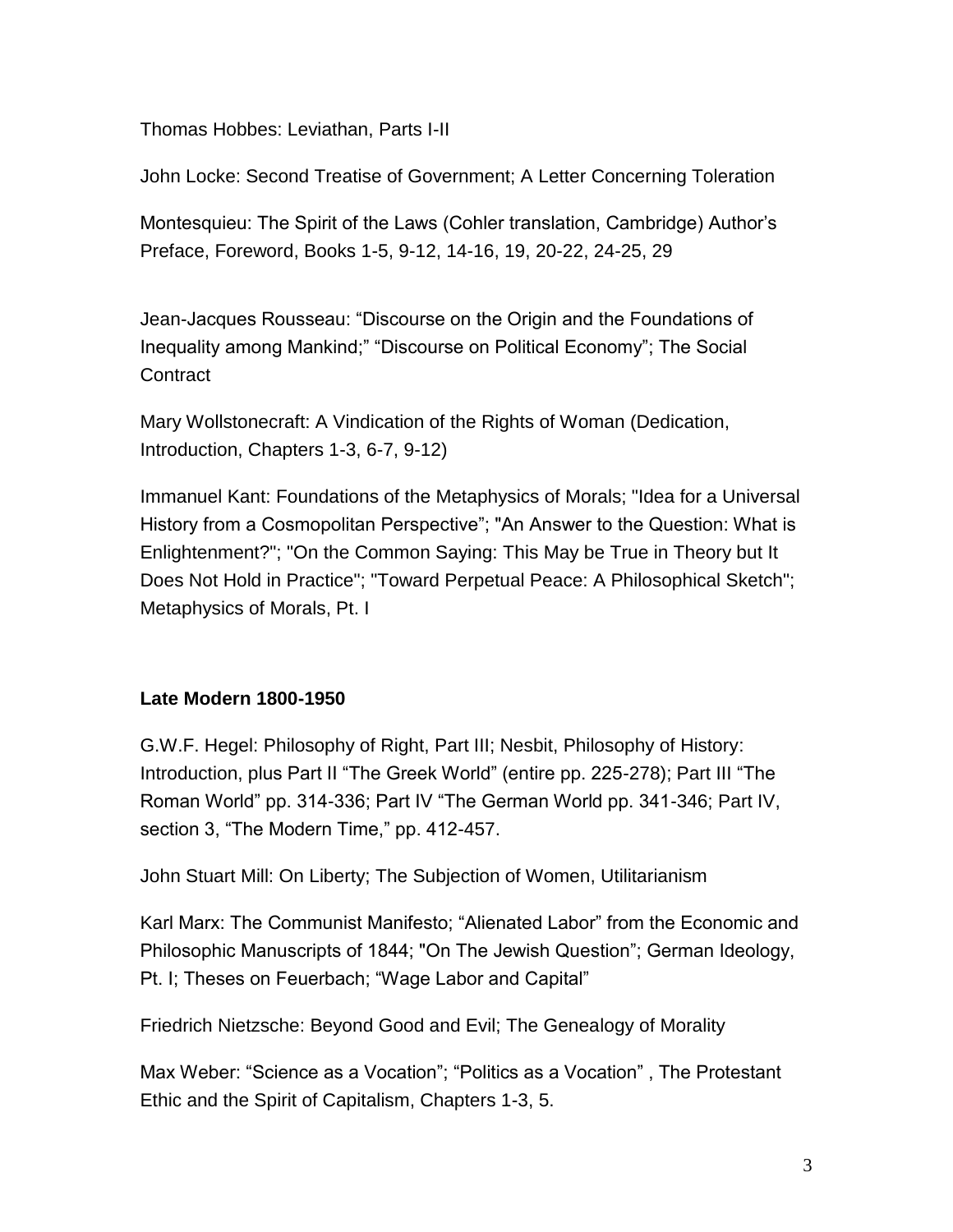Martin Heidegger: Being and Time, Introduction and Part I, Division I; "The Letter on Humanism"; "The Question concerning Technology"

#### **Contemporary 1950-Present**

Isaiah Berlin: 'Two concepts of liberty'

Leo Strauss: An Introduction to Political Philosophy: 10 Essays by Leo Strauss, Hilail Gildin ed.

Hannah Arendt: The Human Condition; "What is Authority?"; "What is Freedom?"

John Rawls: A Theory of Justice, Sections 1-4, 8, 11-17, 20-30, 33-35, 39-40, 66- 67, 77-79, 82, 85-86; "Justice as Fairness: Political not Metaphysical," Philosophy and Public Affairs 14:3 (1985), pp. 223-251; "Idea of Public Reason revisited"

Jürgen Habermas: The Structural Transformation of the Public Sphere, Parts 1- 11; Between Facts and Norms, chs. 1,3,7,8,9, appendix 1

Michael Oakeshott: Rationalism in Politics (title essay plus "Political Education," "Tower of Babel," "The Voice of Poetry in the Conversation of Mankind")

Charles Taylor: "The Politics of Recognition;" Modern Social Imaginaries

Alasdair MacIntyre: After Virtue, chs. 1-6,9,14-17

Susan Okin: Justice, Gender, and the Family, chs. 1, 2, 5, 7, 8

Michel Foucault: from Foucault Reader: "Nietzsche, Genealogy, History"; "Disciplines and Sciences of the Individual", "Bio-Power", "Sex and Truth", "Practices and the Science of the Self"

Michel Foucault "Discipline and Punish, Pt.I ch1; Pt.II ch.1; Pt. III chs. 2-3.

#### **American Political Thought**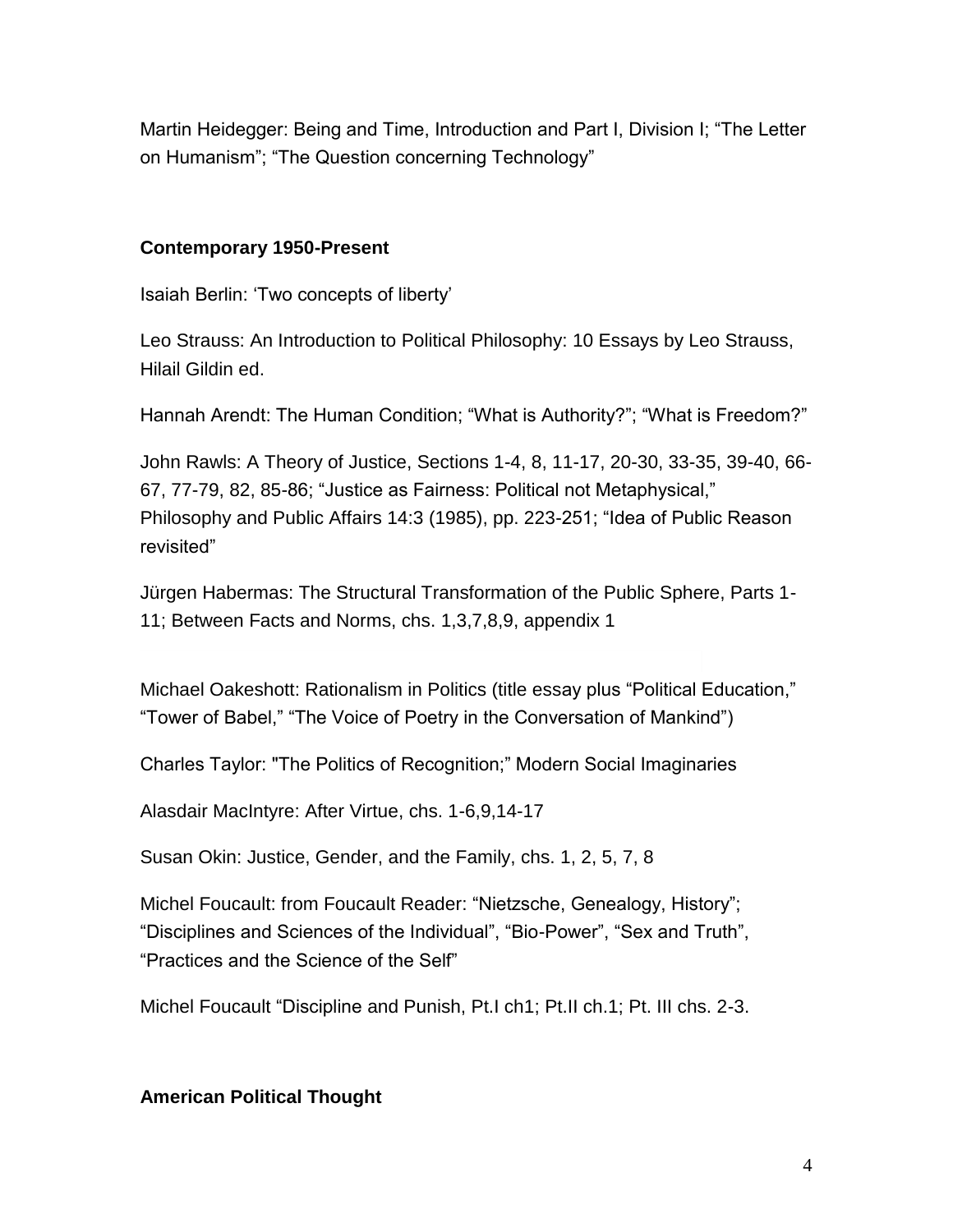Declaration of Independence and the U.S. Constitution

The Federalist Papers: 1, 2, 6, 9, 10, 14-17, 23, 31, 35-37, 39, 46-47, 49, 51-53, 62-63, 70-72, 78, 84, 85

James Madison "Vices of the Political System of the United States"; Memorial and Remonstrance Against Religious Assessments" (20 June 1785); "Property"

Jean Yarbrough, ed. The Essential Jefferson, The Anti-Federalist, ed. Herbert J. Storing (one volume, University of Chicago Press) Federal Farmer, Brutus, Pa. Minority, Centinel

Sarah Grimké, Letters on the Equality of the Sexes

Tocqueville: Democracy in America (Lawrence translation or Mansfield / Winthrop translation); Author's Introduction, Vol. I, Pt. I, Ch. 1-4, 5 (pp. 61-68, 87- 98), 8 (pp. 151-70 only); Vol. I, Pt. II, Ch. 1, 2, 5 (pp. 189-202, 208-12; 220-30 only), 7-10 (pp. 395-400), conclusion to Vol. I (408-13); Vol. II, Pt. I, Ch. 1-6, 8, 10, 13-14, 17, 20; Pt. II, Ch. 1, 2, 4-5, 8- 15, 17, 19-20; Pt. III, Ch. 1, 4, 7-12, 17- 26; Pt. IV entire.

John C. Calhoun, Disquisition on Government

Lucretia Mott and Elizabeth Cady Stanton, "Declaration of Sentiments"

The Lincoln-Douglas Debates. Lincoln's Speech at Springfield, June16 1858 ("House Divided Speech"); First Joint Debate Ottawa August 21, 1858; Second Joint Debate Free Port, August 27, 1858; Seventh Joint Debate Alton, October 15, 1858; Stephen Douglas, Speech at Chicago, July 9 1858; in Johannsen (ed.) in *The Lincoln Debates*, 22-36

Abraham Lincoln, Speech on the Repeal of the Missouri Compromise, Peoria, Illinois, October 16, 1854

Dred Scott v. Sanford (1857)

Abraham Lincoln, Speech on the Dred Scott Decision, June 1857

Abraham Lincoln, Gettysburg Address, November 19, 1863